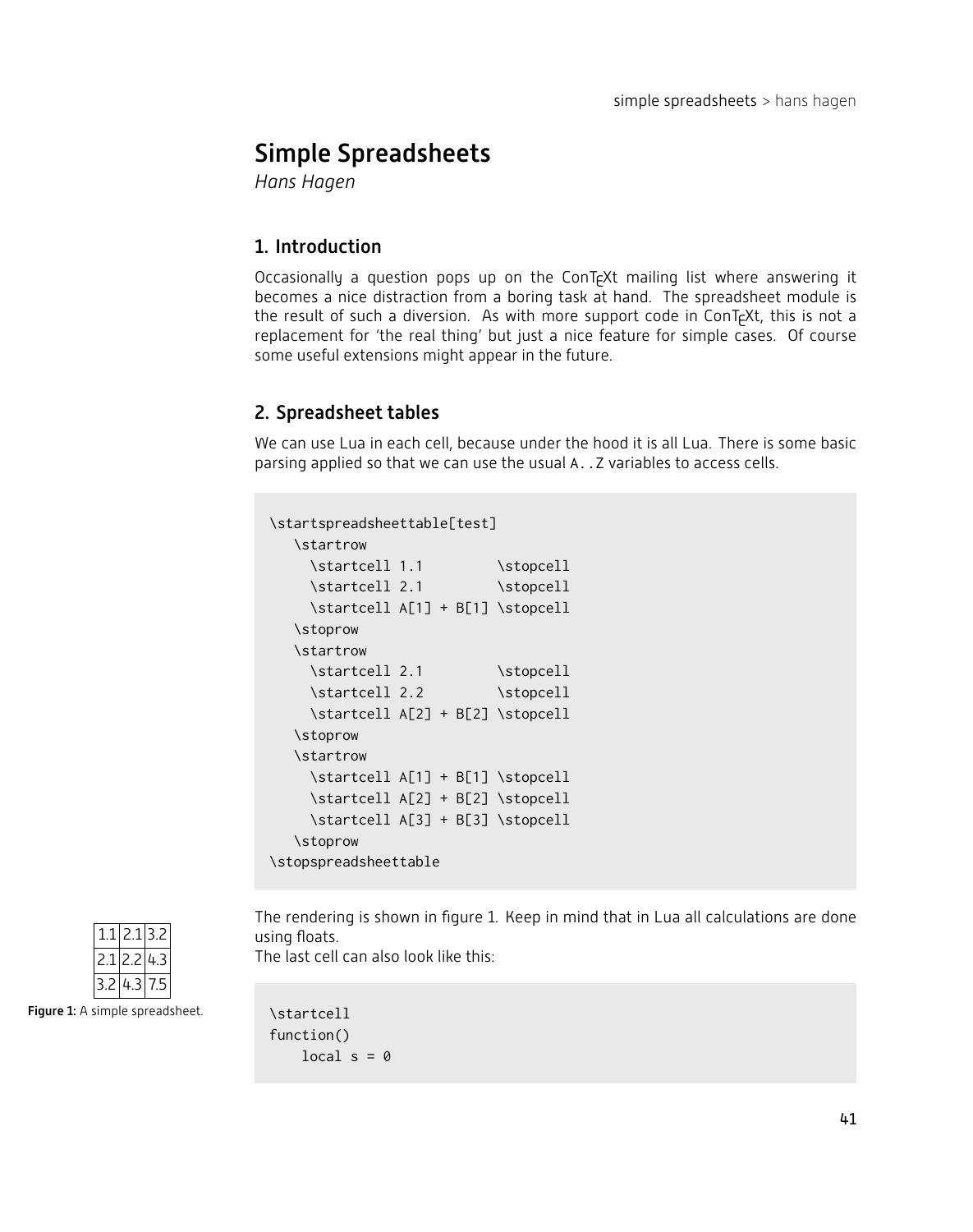```
for i=1,2 do
        for j=1,2 do
           s = s + dat[i][j]end
    end
    return s
end
\stopcell
```
The content of a cell is either a number or a function. In this example we just loop over the (already set) cells and calculate their sum. The dat variable accesses the grid of cells.

```
\startcell
function()
   local s = 0for i=1,2 do
       for j=1,2 do
           s = s + dat[i][j]end
    end
    tmp.total = send
\stopcell
```
In this variant we store the sum in the table tmp which is local to the current sheet. Another table is fnc where we can store functions. This table is shared between all sheets. There are two predefined functions:

```
sum(sometable,firstindex,lastindex)
fmt(specification,n)
```
Let's see this in action:

```
\startspreadsheettable[test]
  \startrow
     \startcell 1.1 \stopcell
    \startcell 2.1 \stopcell
   \stoprow
```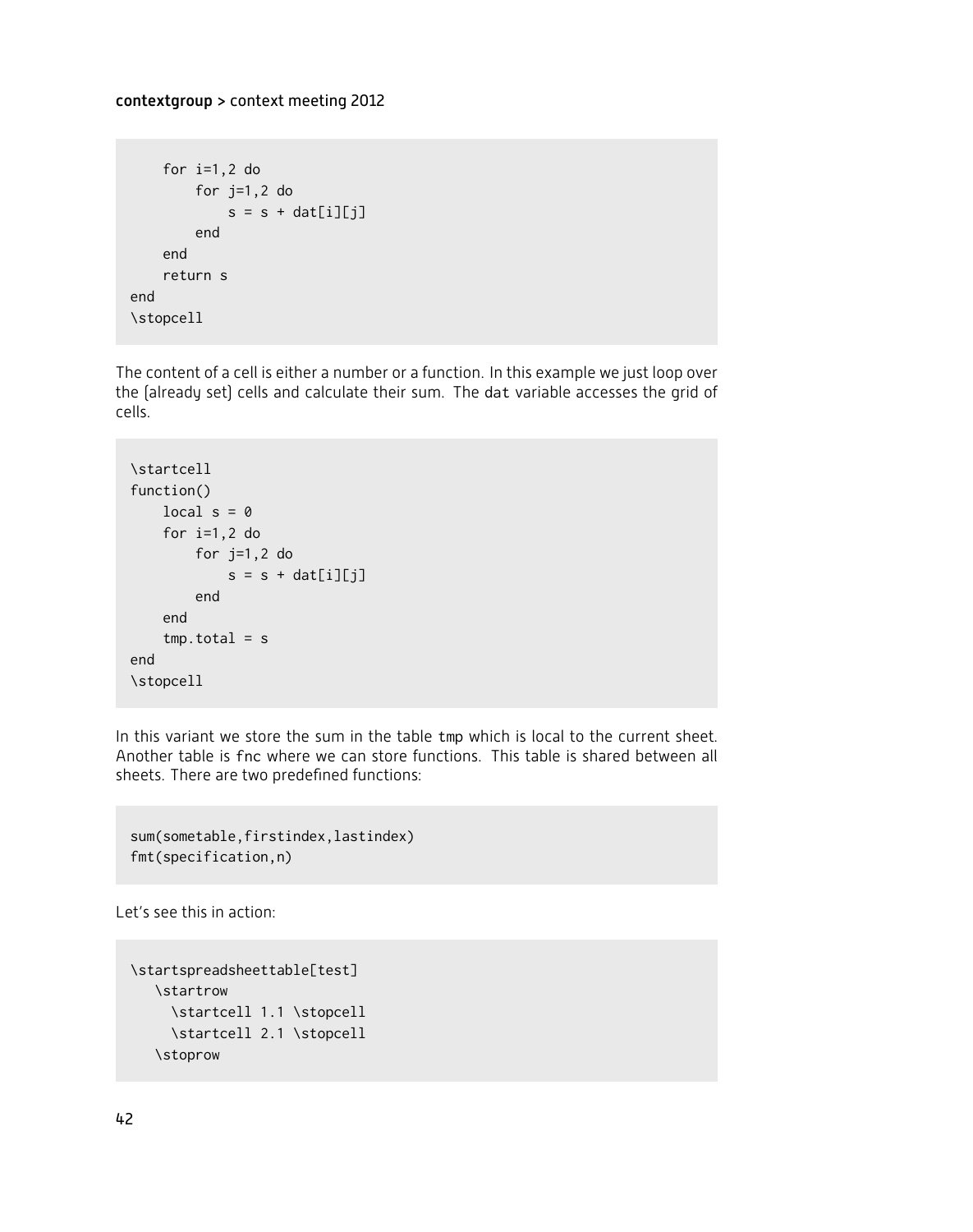```
\startrow
     \startcell 2.1 \stopcell
     \startcell 2.2 \stopcell
  \stoprow
   \startrow
     \startcell
        function()
            local s = 0for i=1,2 do
                for j=1,2 do
                    s = s + dat[i][j]
                end
            end
            context.bold(s)
        end
     \stopcell
     \startcell
        function()
            local s = 1for i=1,2 do
                for j=1,2 do
                    s = s * dat[i][j]end
            end
            context.bold(fmt("@.1f",s))
        end
     \stopcell
   \stoprow
\stopspreadsheettable
```
The result is shown in figure 2. Watch the fmt call: we use an at sign instead of a percent to please  $T_FX$ .

Keep in mind that we're typesetting and that doing complex calculations is not our main objective. A typical application of this module is in making bills, for which you can combine it with the correspondence modules. We leave that as an exercise for the reader and stick to a simple example.

```
\startspreadsheettable[test]
 \startrow
   \startcell[align=flushleft,width=8cm] "item one" \stopcell
   \startcell[align=flushright,width=3cm] @ "0.2f EUR" 3.50 \stopcell
 \stoprow
```


Figure 2: Cells can be (complex) functions.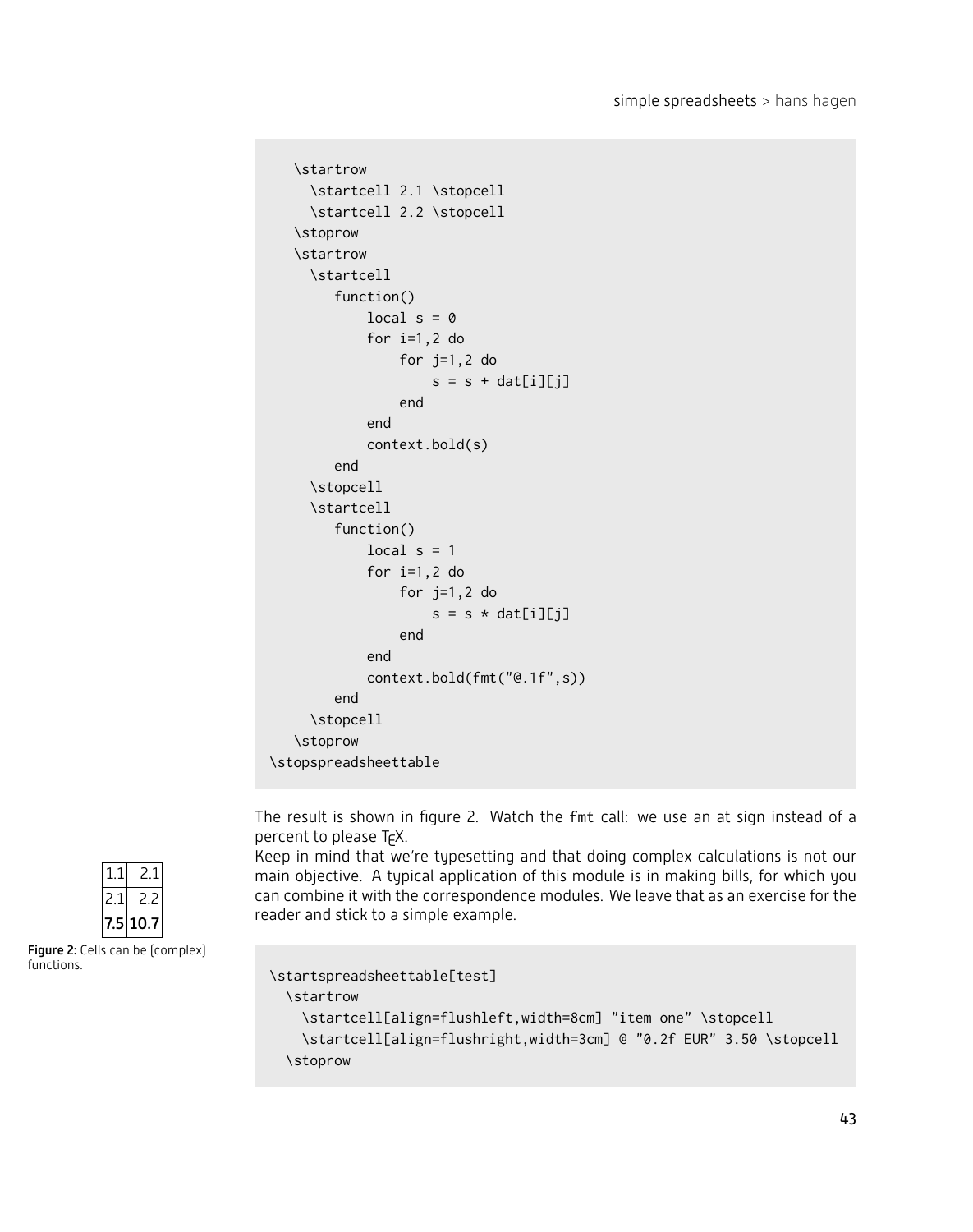```
\startrow
   \startcell[align=flushleft] "item two" \stopcell
   \startcell[align=flushright] @ "0.2f EUR" 8.45 \stopcell
 \stoprow
 \startrow
   \startcell[align=flushleft] "tax 19\percent" \stopcell
   \startcell[align=flushright] @ "0.2f EUR" 0.19 * (B[1]+B[2])
   \stopcell
 \stoprow
 \startrow
   \startcell[align=flushleft] "total 1" \stopcell
   \startcell[align=flushright] @ "0.2f EUR" sum(B,1,3) \stopcell
 \stoprow
 \startrow
   \startcell[align=flushleft] "total 2" \stopcell
   \startcell[align=flushright] @ "0.2f EUR" B[1] + B[2] + B[3]
   \stopcell
 \stoprow
 \startrow
   \startcell[align=flushleft] "total 3" \stopcell
   \startcell[align=flushright] @ "0.2f EUR" sum(B) \stopcell
 \stoprow
\stopspreadsheettable
```
Here (and in figure 3) you see a quick and more readable way to format cell content. The @ in the template is optional, but needed in cases like this:

@ "(@0.2f) EUR" 8.45

A @ is only prepended when no @ is given in the template.

| litem one | 3.50 EUR  |
|-----------|-----------|
| item two  | 8.45 EUR  |
| ltax 19%  | 2.27 EUR  |
| total 1   | 14.22 EUR |
| total 2   | 14.22 EUR |
| total 3   | 42.66 EUR |

Figure 3: Cells can be formatted by using  $Q$  directives.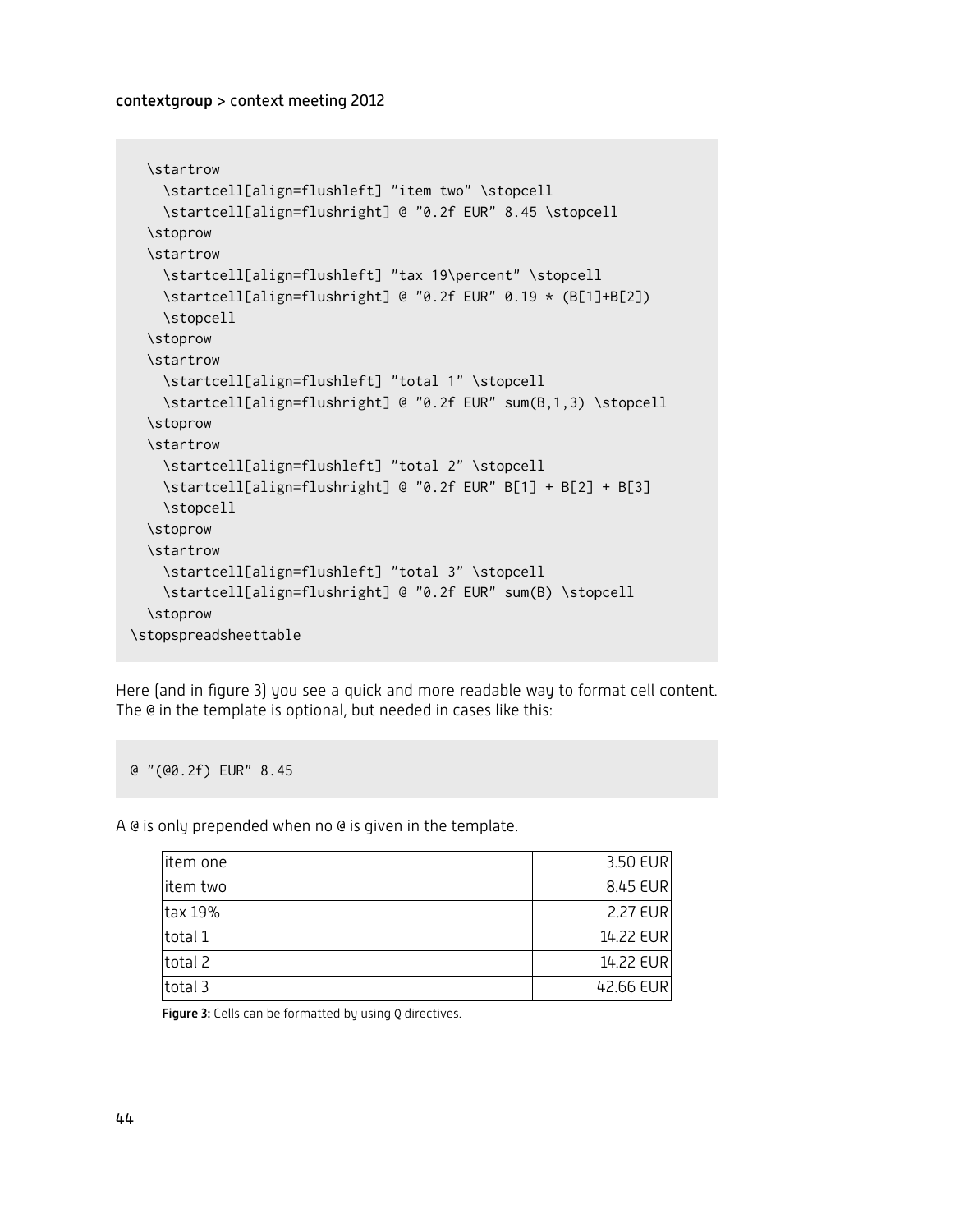simple spreadsheets  $>$  hans hagen

| litem one | 3.50 EUR  |
|-----------|-----------|
| litem two | 8.45 EUR  |
| tax 19%   | 2.27 EUR  |
| total 1   | 14.22 EUR |
| total 2   | 14.22 EUR |
| total 3   | 42.66 EUR |

Figure 4: The sum function accumulated stepwise.

In practice this table can be simplified (see figure 4) and made a bit nicer looking.

```
\startspreadsheettable[test][frame=off]
  \startrow
    \startcell[align=flushleft,width=8cm] "The first item" \stopcell
    \startcell[align=flushright,width=3cm] @ "0.2f EUR" 3.50 \stopcell
  \stoprow
  \startrow
    \startcell[align=flushleft] "The second item" \stopcell
    \startcell[align=flushright] @ "0.2f EUR" 8.45 \stopcell
  \stoprow
  \startrow
    \startcell[align=flushleft] "The third item" \stopcell
    \startcell[align=flushright] @ "0.2f EUR" 5.90 \stopcell
  \stoprow
  \startrow[topframe=on]
    \startcell[align=flushleft] "VAT 19\percent" \stopcell
    \startcell[align=flushright] @ "0.2f EUR" 0.19 * sum(B) \stopcell
  \stoprow
  \startrow[topframe=on]
    \startcell[align=flushleft] "\bf Grand total" \stopcell
    \startcell[align=flushright] @ "0.2f EUR" sum(B) \stopcell
  \stoprow
\stopspreadsheettable
```
There are a few more special start characters. This is demonstrated in figure 5. An = character is equivalent to no character and for those who are using regular spreadsheets.<sup>1</sup> When we start with a !, the content is not typeset. Strings can be surrounded by single or double quotes and are not really processed.

 $^1$  I must admit that I never used spreadsheets myself, and Taco suggested to support this. However, in the time that we didn't use T<sub>E</sub>X but used simple ascii based editing we did have summation features built in and they even were part of the early day ConTEXt formats.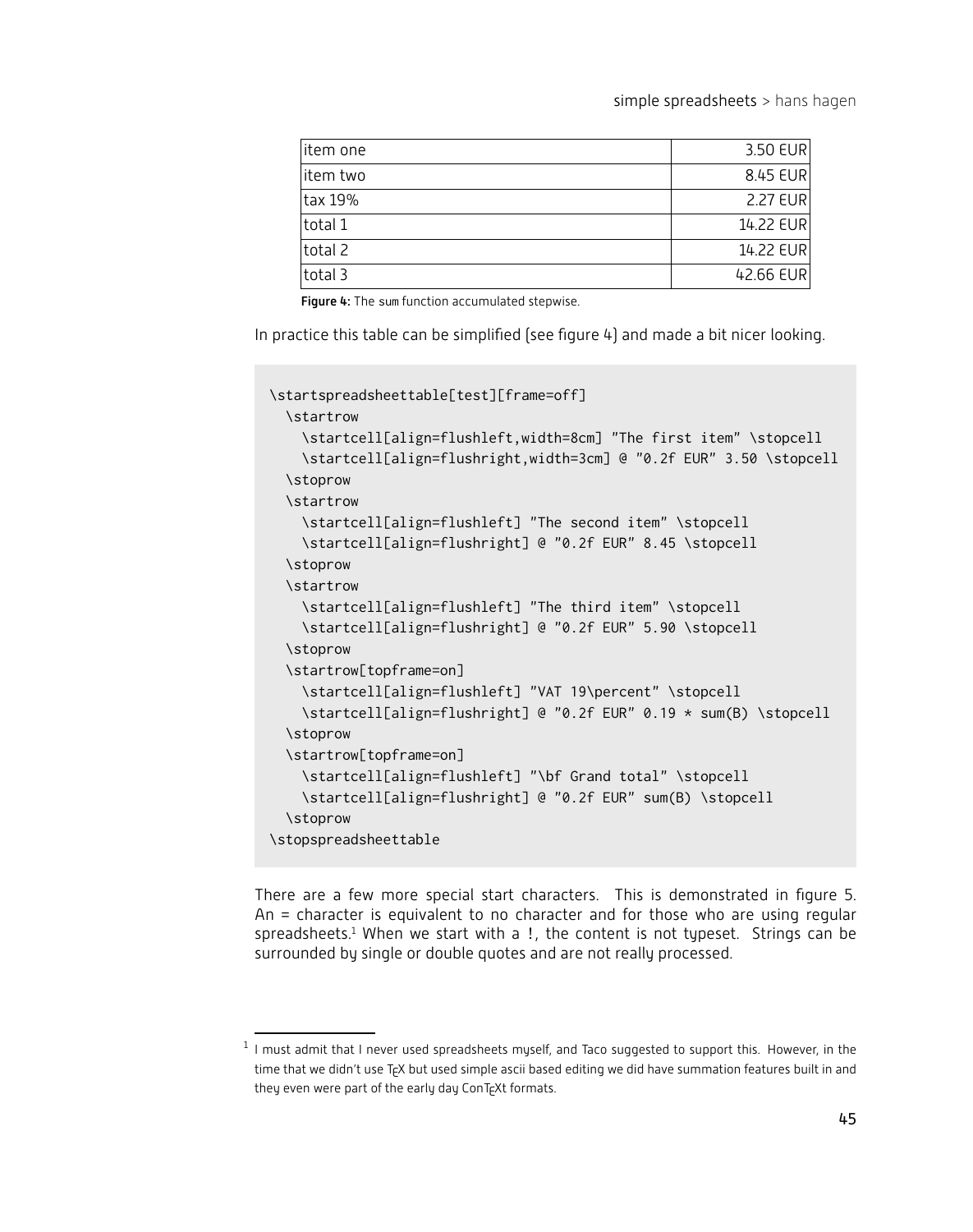| The first item     | 3.50 EUR  |
|--------------------|-----------|
| The second item    | 8.45 EUR  |
| The third item     | 5.90 EUR  |
| VAT 19%            | 3.39 EUR  |
| <b>Grand total</b> | 21.24 FUR |

Figure 5: Cells can be hidden by ! and can contain strings only.

```
\startspreadsheettable[test][offset=1ex]
 \startrow
   \startcell[align=flushleft] "first" \stopcell
   \startcell[align=flushleft,width=3cm] '\type{@ "[@i]" 1}'
   \stopcell
   \startcell[align=flushright,width=3cm] @ "[@i]" 1 \stopcell
 \stoprow
 \startrow
   \startcell[align=flushleft] "second" \stopcell
   \startcell[align=flushleft] '\type{= 2}' \stopcell
   \startcell[align=flushright] = 2 \stopcell
 \stoprow
 \startrow
   \startcell[align=flushleft] "third" \stopcell
   \startcell[align=flushleft] '\type{! 3}' \stopcell
   \startcell[align=flushright] ! 3 \stopcell
 \stoprow
 \startrow
   \startcell[align=flushleft] "fourth" \stopcell
   \startcell[align=flushleft] '\type{4}' \stopcell
   \startcell[align=flushright] 4 \stopcell
 \stoprow
 \startrow
   \startcell[align=flushleft] "\bf total one" \stopcell
   \startcell[align=flushleft] '\type{sum(C)}' \stopcell
   \startcell[align=flushright] sum(C) \stopcell
 \stoprow
 \startrow
   \startcell[align=flushleft] "\bf total two" \stopcell
   \startcell[align=flushleft] '\type{= sum(C)}' \stopcell
   \startcell[align=flushright] = sum(C) \stopcell
 \stoprow
\stopspreadsheettable
```
The sum function is clever enough not to include itself in the summation. Only preceding cells are taken into account, given that they represent a number.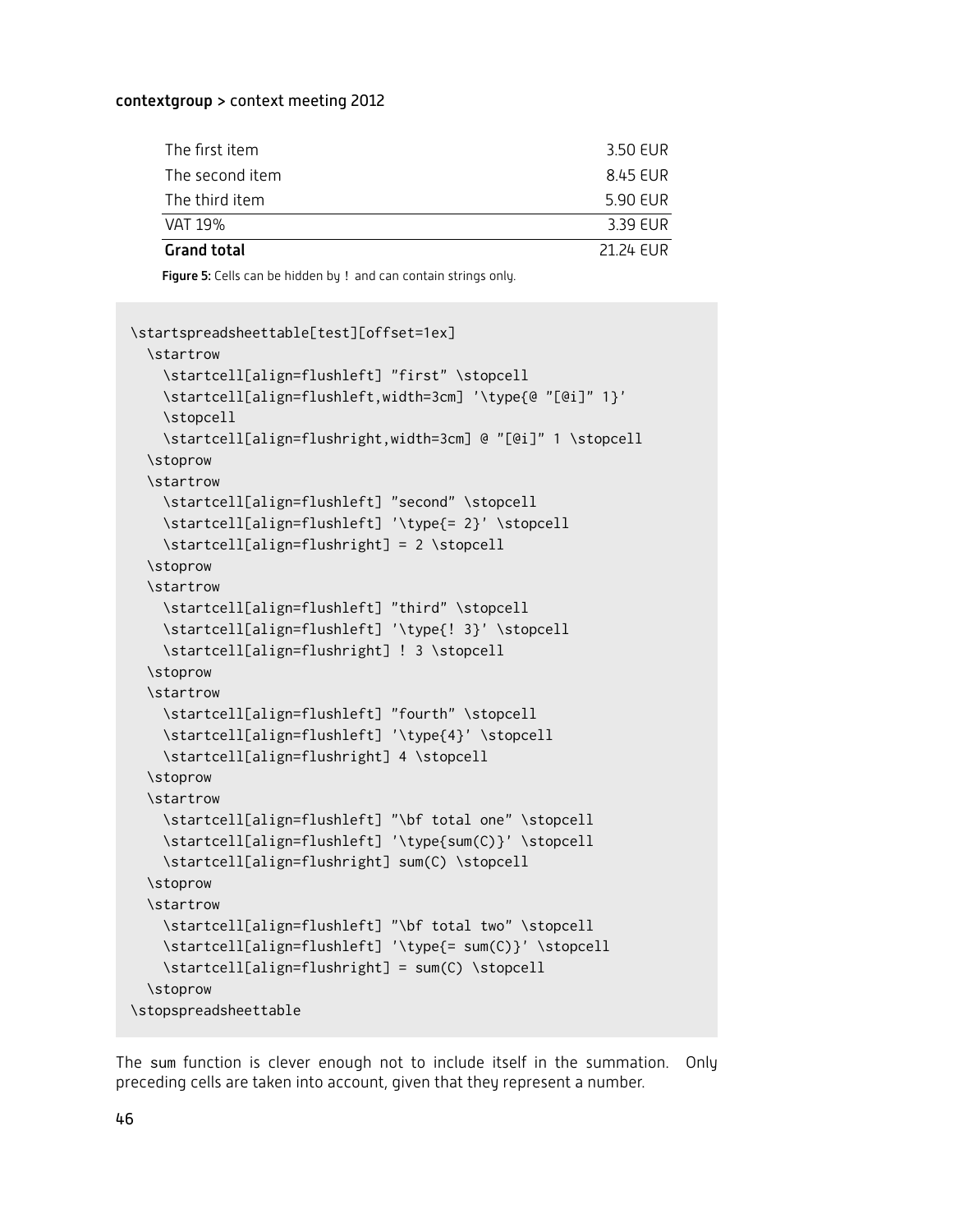## 3. Normal tables

In the previous examples we used  $T_fX$  commands for structuring the sheet but the content of cells is Lua code. It is also possible to stick to a regular table and use specific commands to set and get cell data.

| first     | @ "[@i]" 1 | $\left[1\right]$ |
|-----------|------------|------------------|
| second    | $= 2$      |                  |
| third     | -3         |                  |
| fourth    | 4          | 4                |
| total one | sum(C)     | 10               |
| total two | $= sum(C)$ | 20               |

Figure 6: A sheet can be filled and accessed from regular tables.

```
\bTABLE[align=middle]
  \bTR
     \bTD \getspr{100} \eTD \bTD test \setspr{30} \eTD
   \eTR
   \bTR
    \bTD \getspr{20} \eTD \bTD \getspr{4+3} \eTD
   \eTR
   \bTR
    \bTD \getspr{A[1] + A[2]} \eTD
    \bTD \getspr{B1 + B2} \eTD
   \eTR
   \bTR
     \bTD[nx=2] \bf \getspr{(A[3] + B[3]) /100} \eTD
   \eTR
   \bTR
     \bTD[nx=2] \bf \getspr{fmt("@0.3f",(A[3] + B[3]) /100)} \eTD
   \eTR
   \bTR
     \bTD[nx=2] \bf \getspr{fmt("@0.3f",(sum(A,1,2)) / 10)} \eTD
   \eTR
\eTABLE
```
What method you use depends on the complexity of the table. Of there is more text than data then this method is probably more comfortable.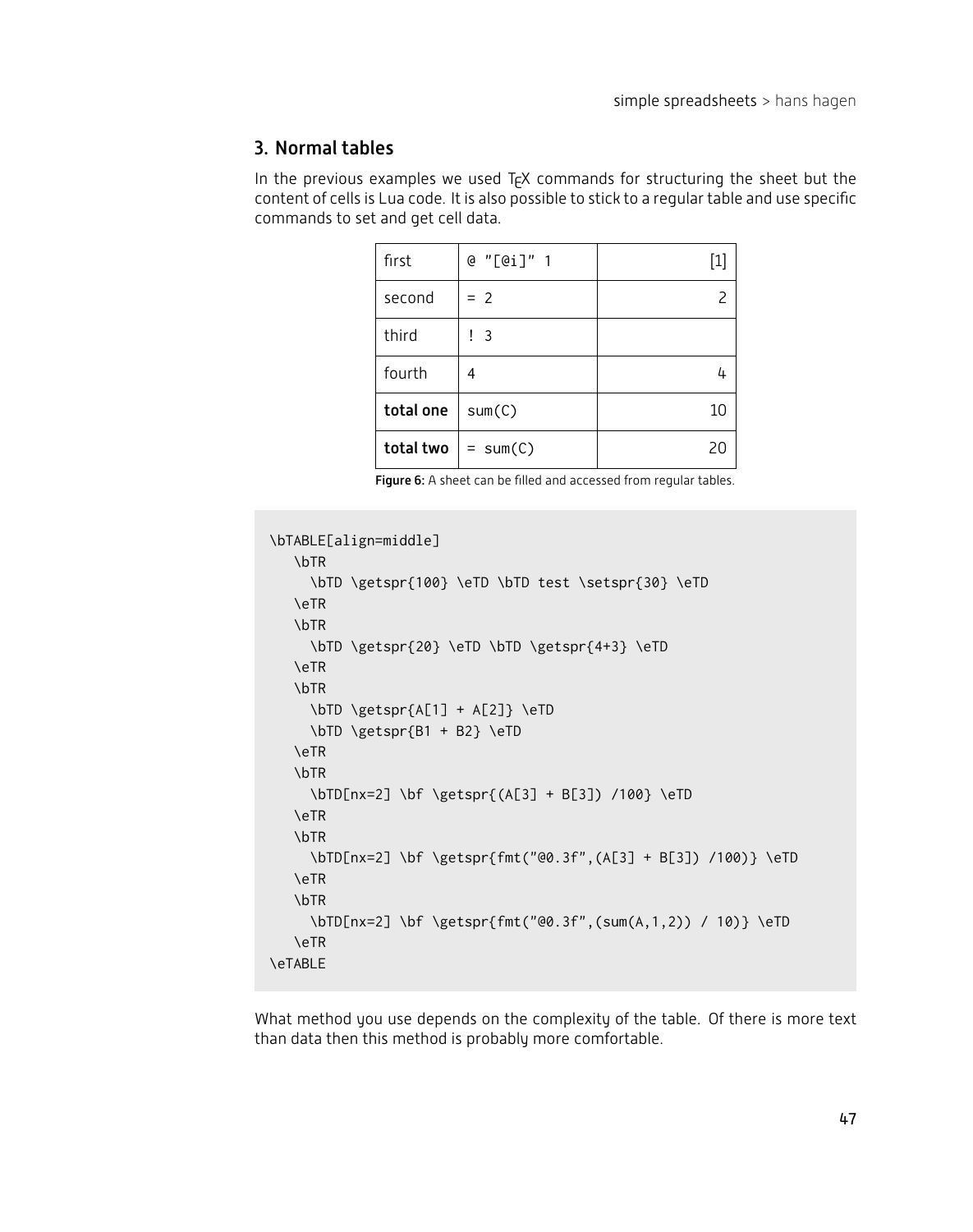## 4. A few settings

It's possible to influence the rendering. The following example demonstrates this:

```
\bTABLE[align=middle]
  \bTR
    \bTD \getspr{100} \eTD \bTD test \setspr{30} \eTD
   \eTR
   \bTR
     \bTD \getspr{20} \eTD \bTD \getspr{4+3} \eTD
   \eTR
  \bTR
    \bTD \getspr{A[1] + A[2]} \eTD
    \bTD \getspr{B1 + B2} \eTD
   \eTR
  \bTR
     \bTD[nx=2] \bf \getspr{(A[3] + B[3]) /100} \eTD
   \eTR
  \bTR
     \bTD[nx=2] \bf \getspr{fmt("@0.3f",(A[3] + B[3]) /100)} \eTD
   \eTR
   \bTR
    \bTD[nx=2] \bf \getspr{fmt("@0.3f",(sum(A,1,2)) / 10)} \eTD
  \eTR
\eTABLE
```
Figure figure 7 demonstrates how this gets rendered by default. However, often you want numbers to be split in parts separated by periods and commas. This can be done as follows:

```
\definehighlight[BoldAndRed] [style=bold,color=darkred]
\definehighlight[BoldAndGreen][style=bold,color=darkgreen]
```

```
\setupspreadsheet
  [test]
  [period={\BoldAndRed{.}},
  comma={\BoldAndGreen{,}},
  split=yes]
```


Figure 7: Formatting (large) numbers.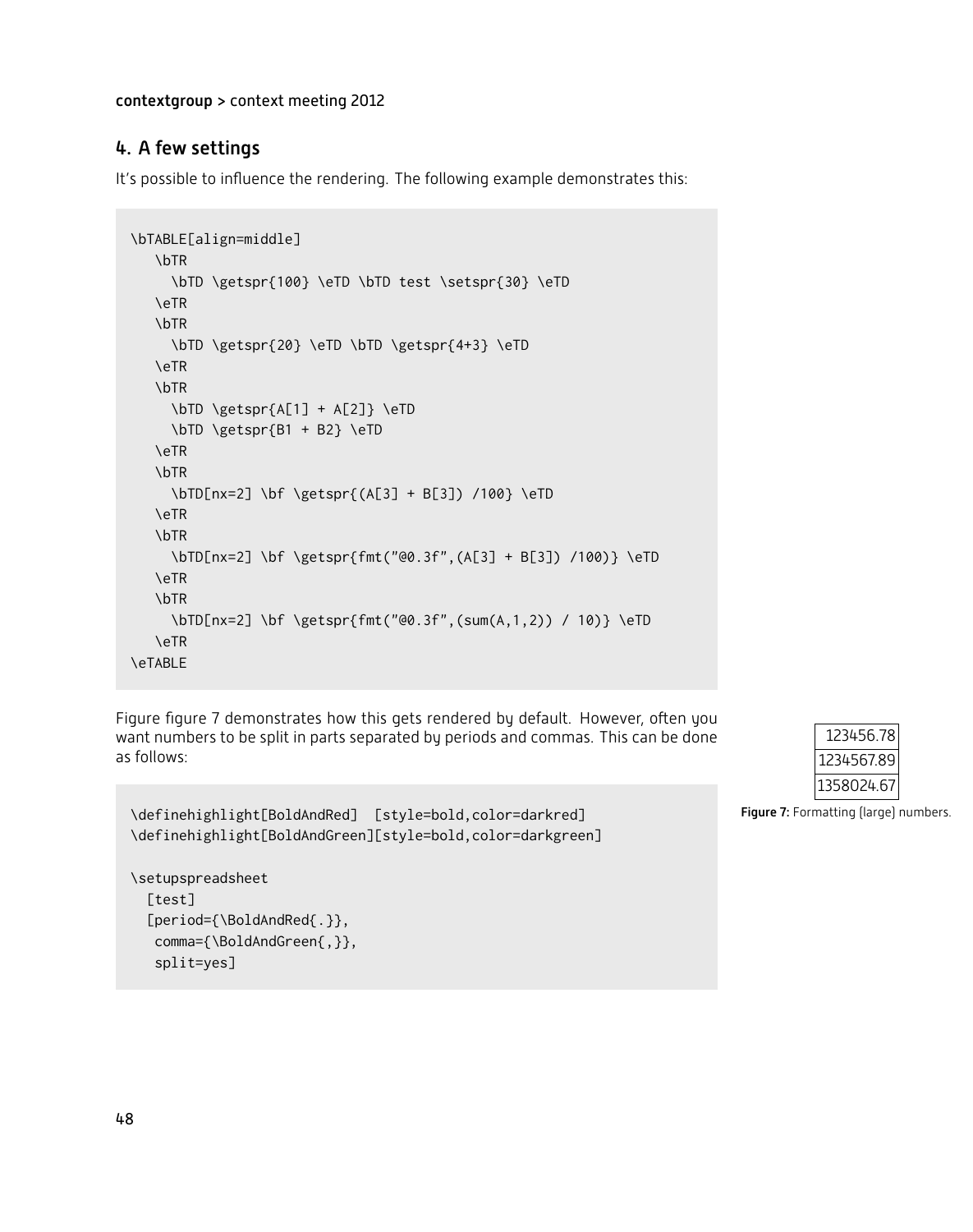## 5. The Lua end

You can also use spreadsheets from within Lua. The following example is rather straightforward:

```
\startluacode
context.startspreadsheettable { "test" }
    context.startrow()
        context.startcell() context("123456.78") context.stopcell()
   context.stoprow()
    context.startrow()
        context.startcell() context("1234567.89") context.stopcell()
   context.stoprow()
   context.startrow()
        context.startcell() context("A[1] + A[2]") context.stopcell()
   context.stoprow()
context.stopspreadsheettable()
\stopluacode
```
However, even more Lua-ish is the next variant:

```
\startluacode
   local set = moduledata.spreadsheets.set
   local get = moduledata.spreadsheets.get
   moduledata.spreadsheets.start("test")
        set("test",1,1,"123456.78")
        set("test",2,1,"1234567.89")
        set("test",3,1,"A[1] + A[2]")
   moduledata.spreadsheets.stop()
    context.bTABLE()
        context.bTR()
            context.bTD() context(get("test",1,1)) context.eTD()
        context.eTR()
        context.bTR()
            context.bTD() context(get("test",2,1)) context.eTD()
        context.eTR()
        context.bTR()
            context.bTD() context(get("test",3,1)) context.eTD()
        context.eTR()
   context.eTABLE()
\stopluacode
```


```
Figure 8: Formatting (large) numbers
with style and color.
```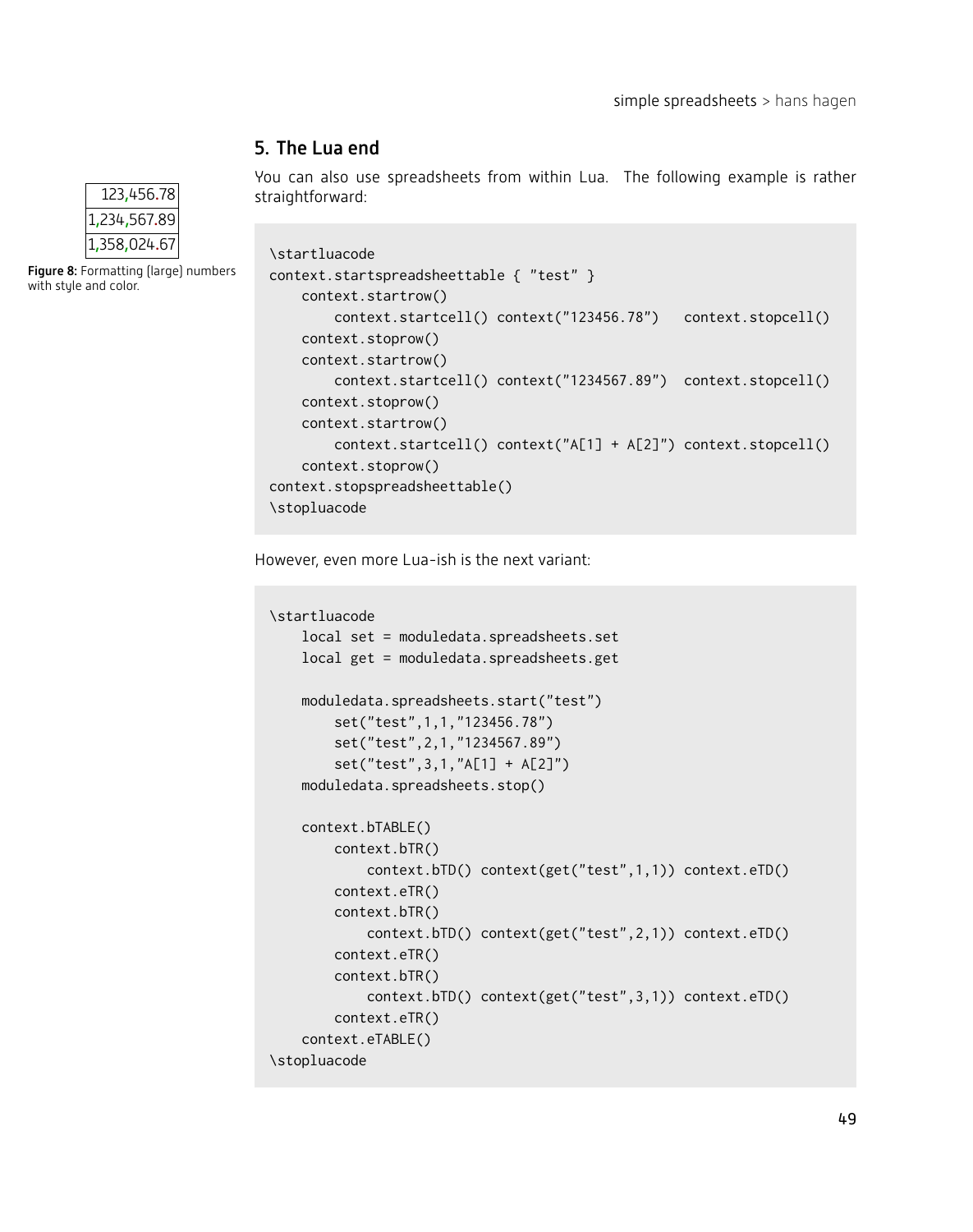Of course the second variant does not make much sense as we can do this way more efficient by not using a spreadsheet at all:

```
\startluacode
   local A1, A2 = 123456.78, 1234567.89
   context.bTABLE()
       context.bTR()
           context.bTD() context(A1) context.eTD()
       context.eTR()
       context.bTR()
           context.bTD() context(A2) context.eTD()
       context.eTR()
       context.bTR()
           context.bTD() context(A1+A2) context.eTD()
       context.eTR()
   context.eTABLE()
\stopluacode
```
As expected and shown in figure 9, only the first variant gets the numbers typeset nicely.

| 123,456.781  |            | 123456.78  |  | 123456.78  |
|--------------|------------|------------|--|------------|
| 1,234,567.89 | 1234567.89 |            |  | 1234567.89 |
| 1,358,024.67 |            | 1358024.67 |  | 1358024.67 |

Figure 9: Spreadsheets purely done as ConTEXt Lua Document.

#### 6. Helper macros

There are two helper macros that you can use to see what is stored in a spreadsheet:

```
\inspectspreadsheet[test]
\showspreadsheet [test]
```
The first command reports the content of test to the console, and the second one typesets it in the running text:

```
t = \{{ 123456.78, 1234567.89, 1358024.67 },
}
```